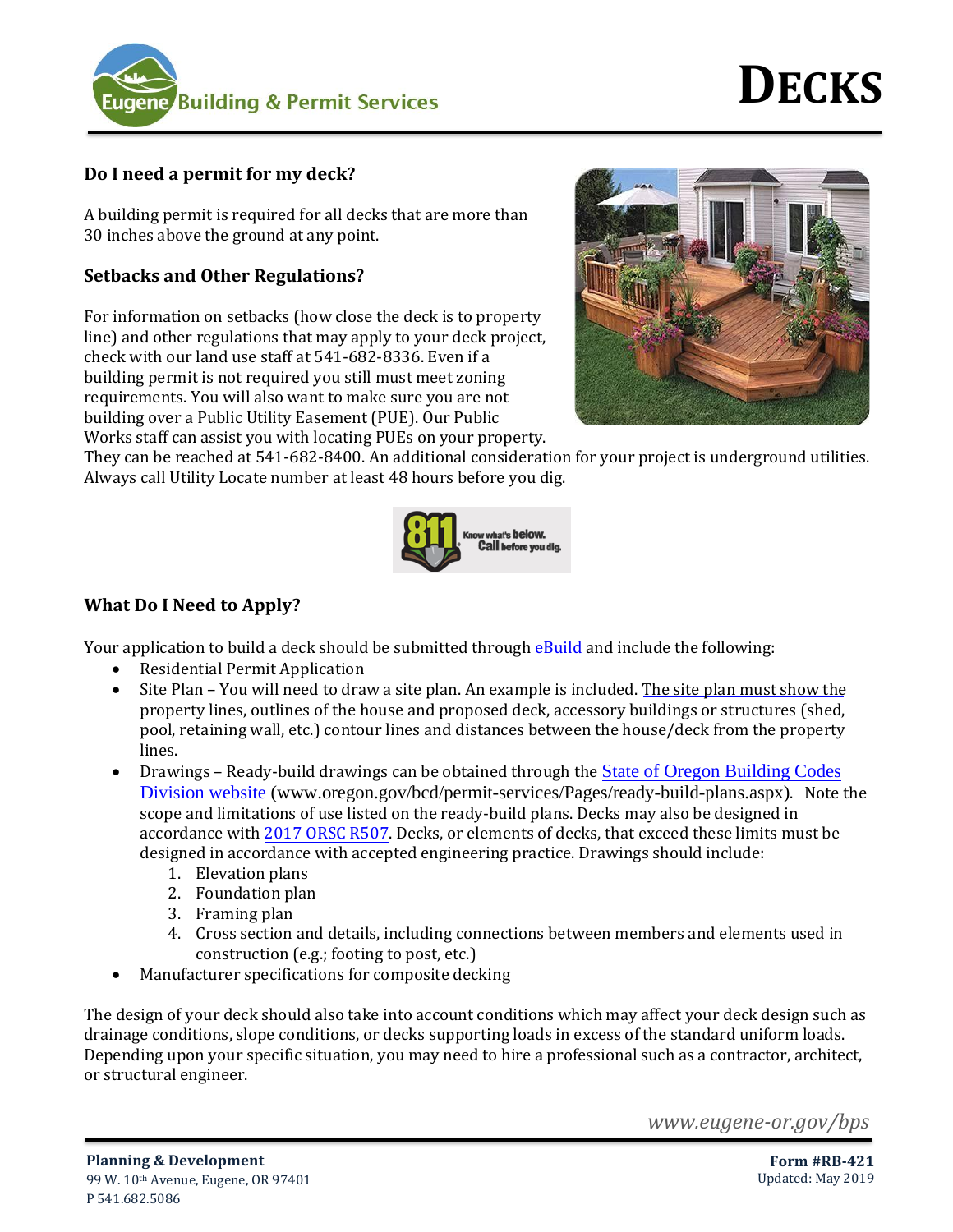٦

The City of Eugene has a Residential Express Permit (REP) program. This program allows you to apply for a deck permit, have your plans reviewed, and your permit issued while you wait. This service is available Tuesday and Thursday mornings from 9:00 a.m. to noon. When applying through eBuild, choose the Residential Express option to schedule an appointment time.

#### **Fees**

The building permit fee for the deck is based on the value of work. Value of work is determined by multiplying the square footage of the deck by the current adopted building valuation table for decks in the ICC Square Foot Construction Cost Tables.

Depending on your project and the site conditions, other fees that may be assessed include a land use review fee, public works review fee and an erosion prevention fee. Our [fee estimating worksheet](https://www.eugene-or.gov/DocumentCenter/View/13737/Fee-Estimating-Worksheet) can help you with an estimate of what your fees might be.

Occasionally circumstances will require a revision to your plans. This can happen when information provided is inadequate, incorrect, or missing. Review time for supplemental information (SI) is billed on a per hour basis (1/2 hour minimum). Please take the time before submitting the application for your permit to ensure the information is complete. Frequent triggers for SI include the following:

- Deviations from the drawings
- Field changes not reflected on the approved set of drawings
- Setback intrusions

#### **Inspections**

The homeowner or the homeowner's agent is responsible for coordinating all inspections. Inspections are requeste[d online.](https://pdd.eugene-or.gov/BuildingPermits/InspectionLogin) Once your permit has been issued, you can request inspections through eBuild. If you have a smart phone there is also a mobile app (My Permits) that can be downloaded from the iTunes store or the Google store. When your permit is issued, you will receive a Notice of Permit Issuance that will include a link to the permit that can be printed out for your records. The permit will list all required inspections for your project. Typically a deck requires the following inspections:

- Footing
- Foundation
- Framing
- Final Buildng

### **ADDITIONAL INFORMATION**

Intake (assistance with eBuild) 541-682-5505 permittinfo@eugene-or.gov Residential Plan Review 541-682-5611 residentialpermitinfo@eugene-or.gov Land Use (setbacks, zoning) 541-682-8336 landuseinfo@eugene-or.gov Public Works (easements) 541-682-8411 publicworksinfo@eugene-or.gov

eBuild https://pdd.eugene-or.gov/ebuild

*www.eugene-or.gov/bps*